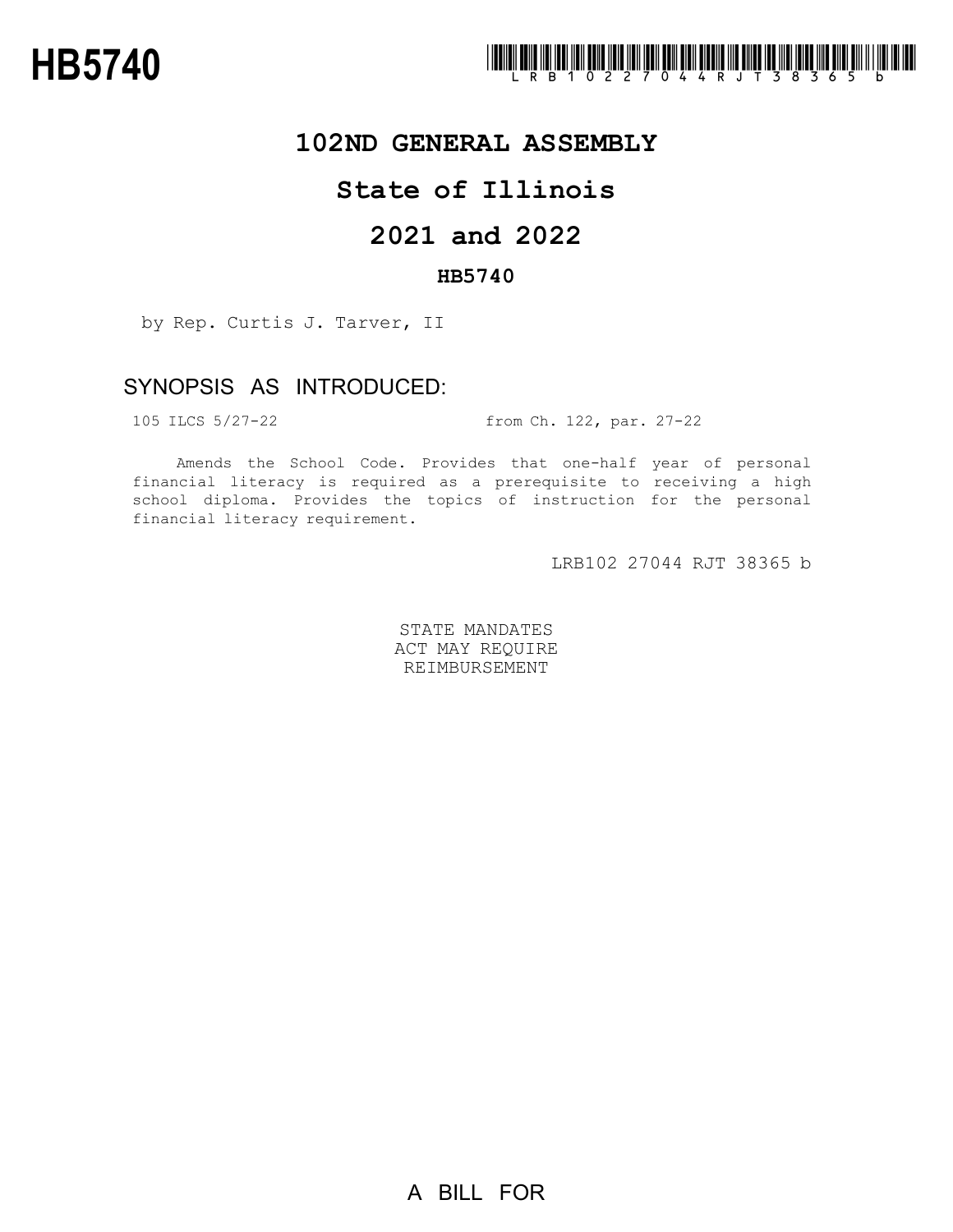AN ACT concerning education. 1

#### **Be it enacted by the People of the State of Illinois, represented in the General Assembly:** 2 3

Section 5. The School Code is amended by changing Section 27-22 as follows: 4 5

(105 ILCS 5/27-22) (from Ch. 122, par. 27-22) (Text of Section from P.A. 101-654, Article 50, Section  $50 - 5)$ 6 7 8

Sec. 27-22. Required high school courses. 9

(a) (Blank). 10

(b) (Blank). 11

(c) (Blank). 12

(d) (Blank). 13

(e) Through the 2023-2024 school year, as a prerequisite to receiving a high school diploma, each pupil entering the 9th grade must, in addition to other course requirements, successfully complete all of the following courses: 14 15 16 17

18

(1) Four years of language arts.

(2) Two years of writing intensive courses, one of which must be English and the other of which may be English or any other subject. When applicable, writing-intensive courses may be counted towards the fulfillment of other graduation requirements. 19 20 21 22 23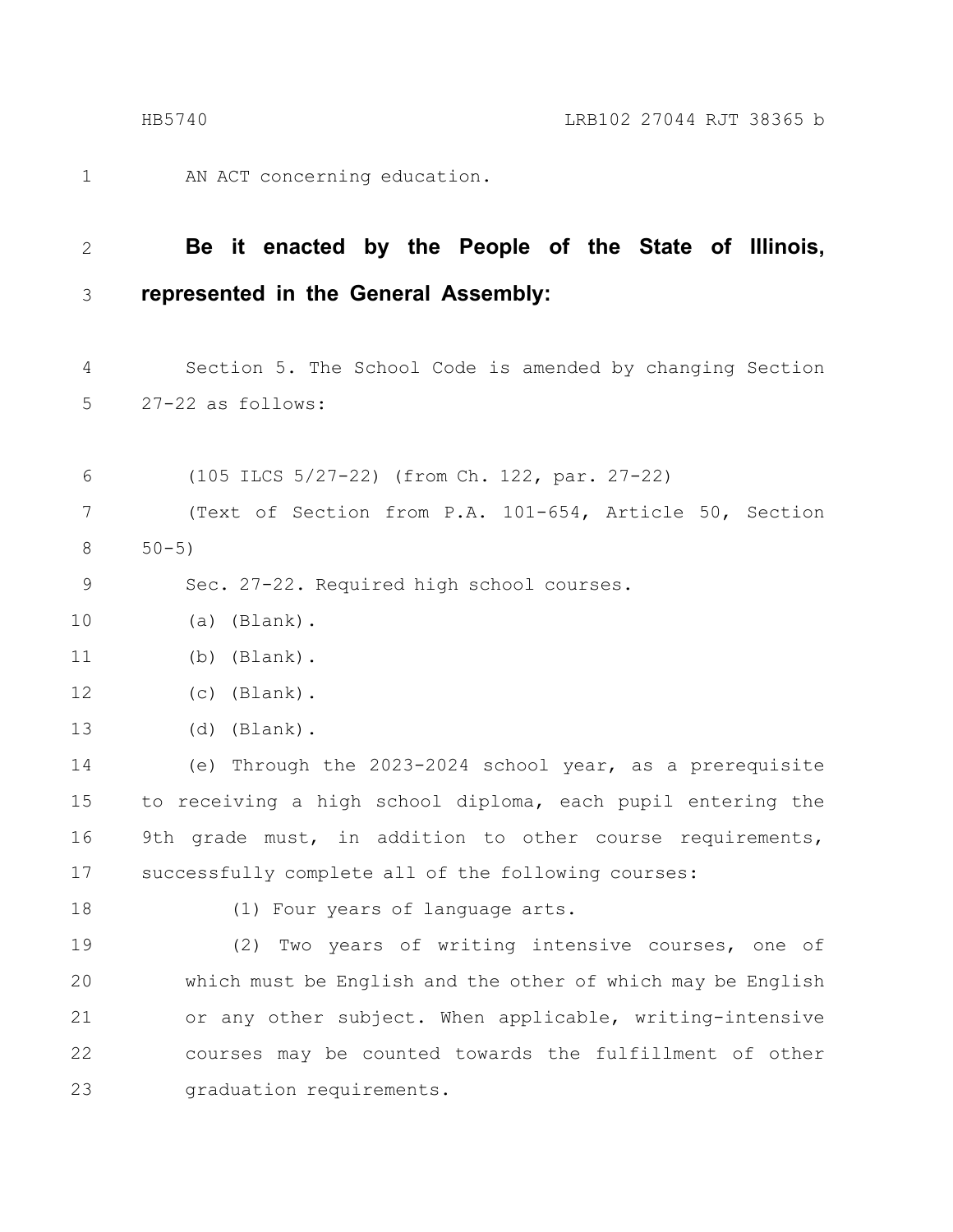(3) Three years of mathematics, one of which must be Algebra I, one of which must include geometry content, and one of which may be an Advanced Placement computer science course. A mathematics course that includes geometry content may be offered as an integrated, applied, interdisciplinary, or career and technical education course that prepares a student for a career readiness path. 1 2 3 4 5 6 7 8

9

(4) Two years of science.

(5) Two years of social studies, of which at least one year must be history of the United States or a combination of history of the United States and American government and, beginning with pupils entering the 9th grade in the 2016-2017 school year and each school year thereafter, at least one semester must be civics, which shall help young people acquire and learn to use the skills, knowledge, and attitudes that will prepare them to be competent and responsible citizens throughout their lives. Civics course content shall focus on government institutions, the discussion of current and controversial issues, service learning, and simulations of the democratic process. School districts may utilize private funding available for the purposes of offering civics education. 10 11 12 13 14 15 16 17 18 19 20 21 22 23

(6) One year chosen from (A) music, (B) art, (C) foreign language, which shall be deemed to include American Sign Language, or (D) vocational education. 24 25 26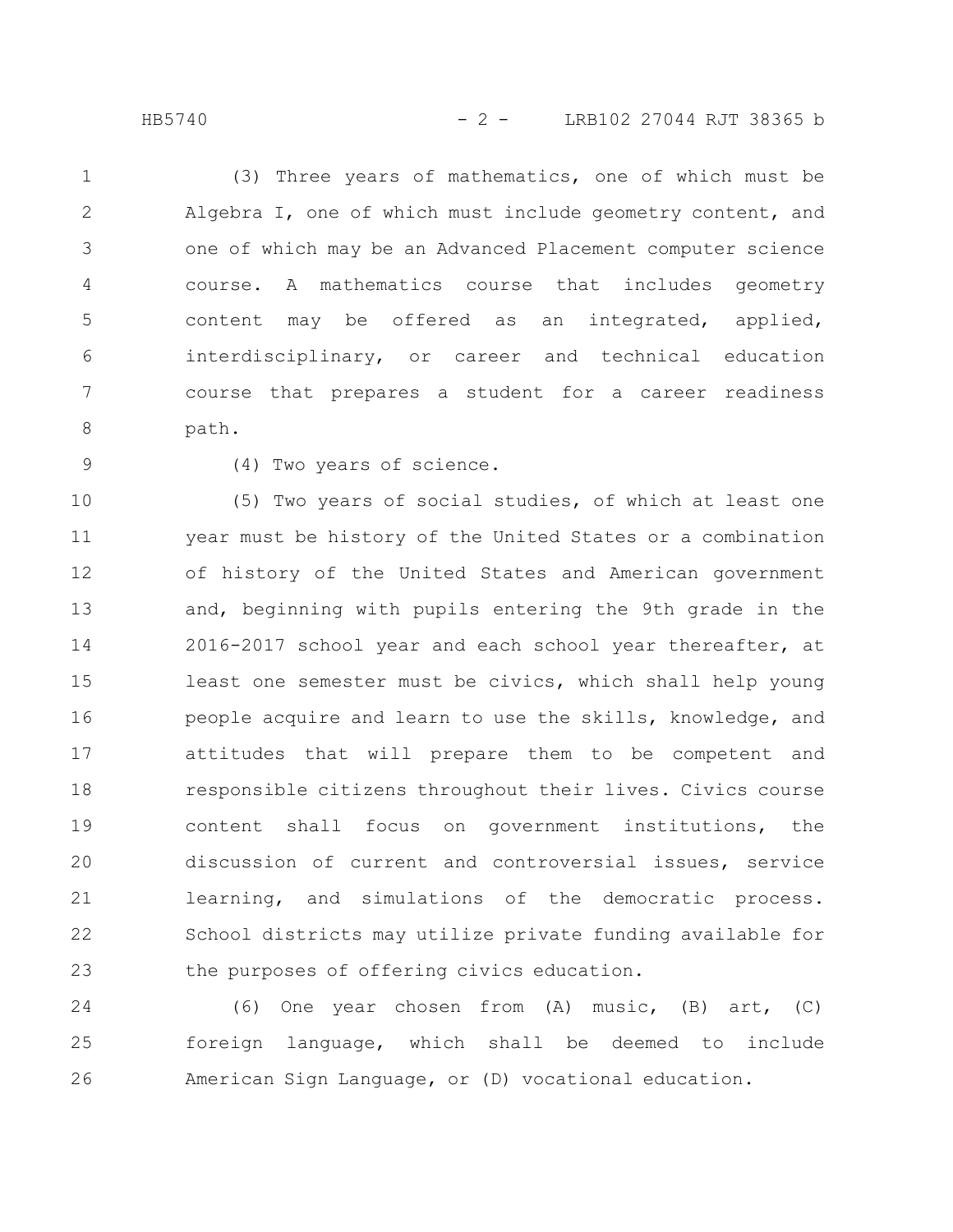### HB5740 - 3 - LRB102 27044 RJT 38365 b

| $\mathbf{1}$  | (7) One-half year of personal financial literacy,           |
|---------------|-------------------------------------------------------------|
| $\mathbf{2}$  | which shall include, but is not limited to, instruction in  |
| 3             | all of the following:                                       |
| 4             | The types of bank accounts offered, opening<br>(A)          |
| 5             | and managing a bank account, and assessing the quality      |
| 6             | of a depository institution's services.                     |
| 7             | (B) Balancing a checkbook.                                  |
| 8             | (C) The basic principles of money management, such          |
| $\mathcal{G}$ | as spending, credit, credit scores, and managing debt,      |
| 10            | including retail and credit card debt.                      |
| 11            | (D) Completing a loan application.                          |
| 12            | (E) Receiving an inheritance and related                    |
| 13            | implications.                                               |
| 14            | The basic principles of personal insurance<br>(F)           |
| 15            | policies.                                                   |
| 16            | Computing federal income taxes.<br>(G)                      |
| 17            | (H) Local tax assessments.                                  |
| 18            | (I) Computing interest rates<br>by various                  |
| 19            | mechanisms.                                                 |
| 20            | (J) Simple contracts.                                       |
| 21            | (K) Contesting an incorrect billing statement.              |
| 22            | (L) Types of savings and investments.                       |
| 23            | (M) State and federal laws concerning finance.              |
| 24            | (e-5) Beginning with the 2024-2025 school year, as a        |
| 25            | prerequisite to receiving a high school diploma, each pupil |
| 26            | entering the 9th grade must, in addition to other course    |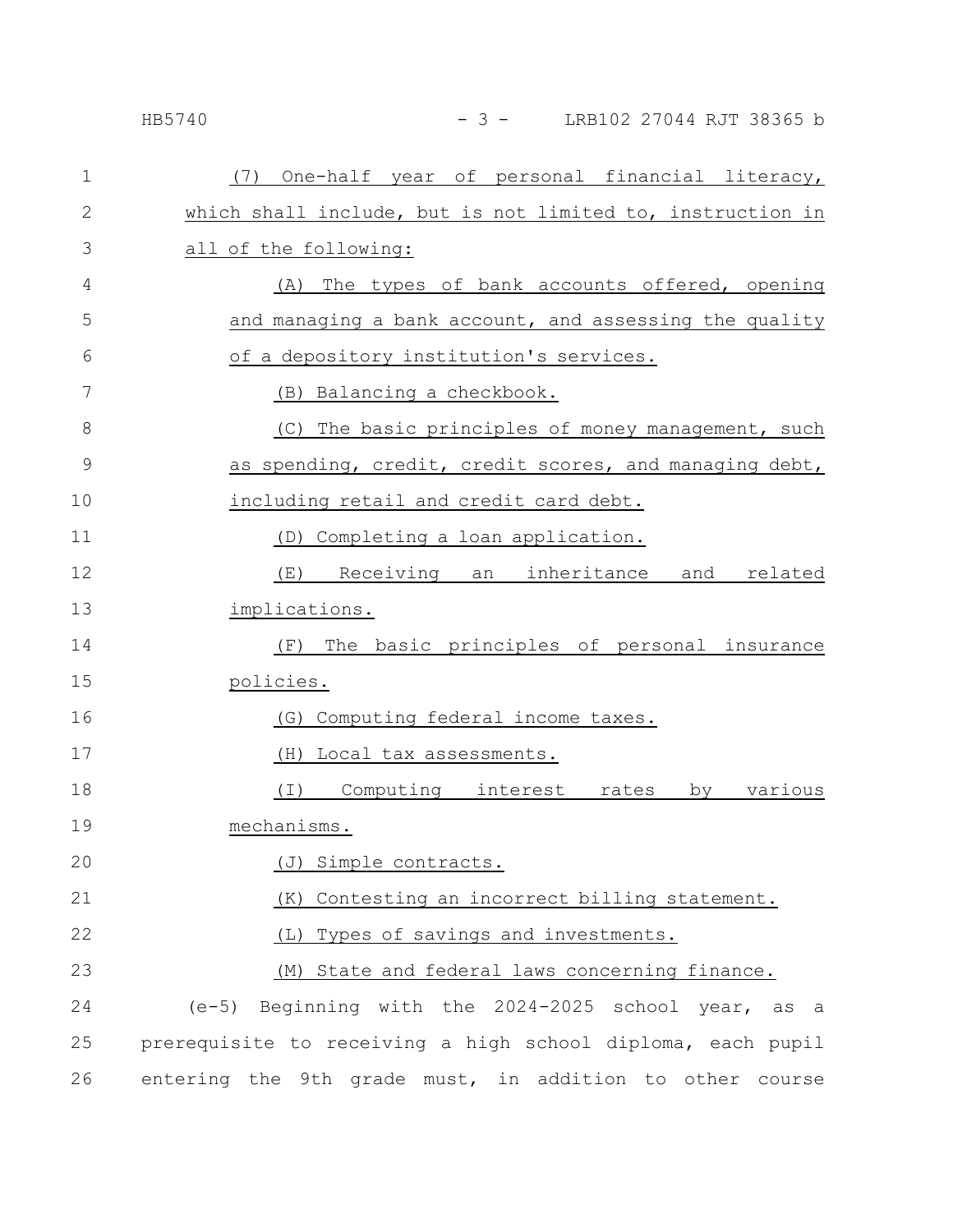requirements, successfully complete all of the following courses: 1 2

3

(1) Four years of language arts.

(2) Two years of writing intensive courses, one of which must be English and the other of which may be English or any other subject. If applicable, writing-intensive courses may be counted toward the fulfillment of other graduation requirements. 4 5 6 7 8

(3) Three years of mathematics, one of which must be Algebra I, one of which must include geometry content, and one of which may be an Advanced Placement computer science course. A mathematics course that includes geometry content may be offered as an integrated, applied, interdisciplinary, or career and technical education course that prepares a student for a career readiness path. 9 10 11 12 13 14 15 16

17

(4) Two years of laboratory science.

(5) Two years of social studies, of which at least one year must be history of the United States or a combination of history of the United States and American government and at least one semester must be civics, which shall help young people acquire and learn to use the skills, knowledge, and attitudes that will prepare them to be competent and responsible citizens throughout their lives. Civics course content shall focus on government institutions, the discussion of current and controversial 18 19 20 21 22 23 24 25 26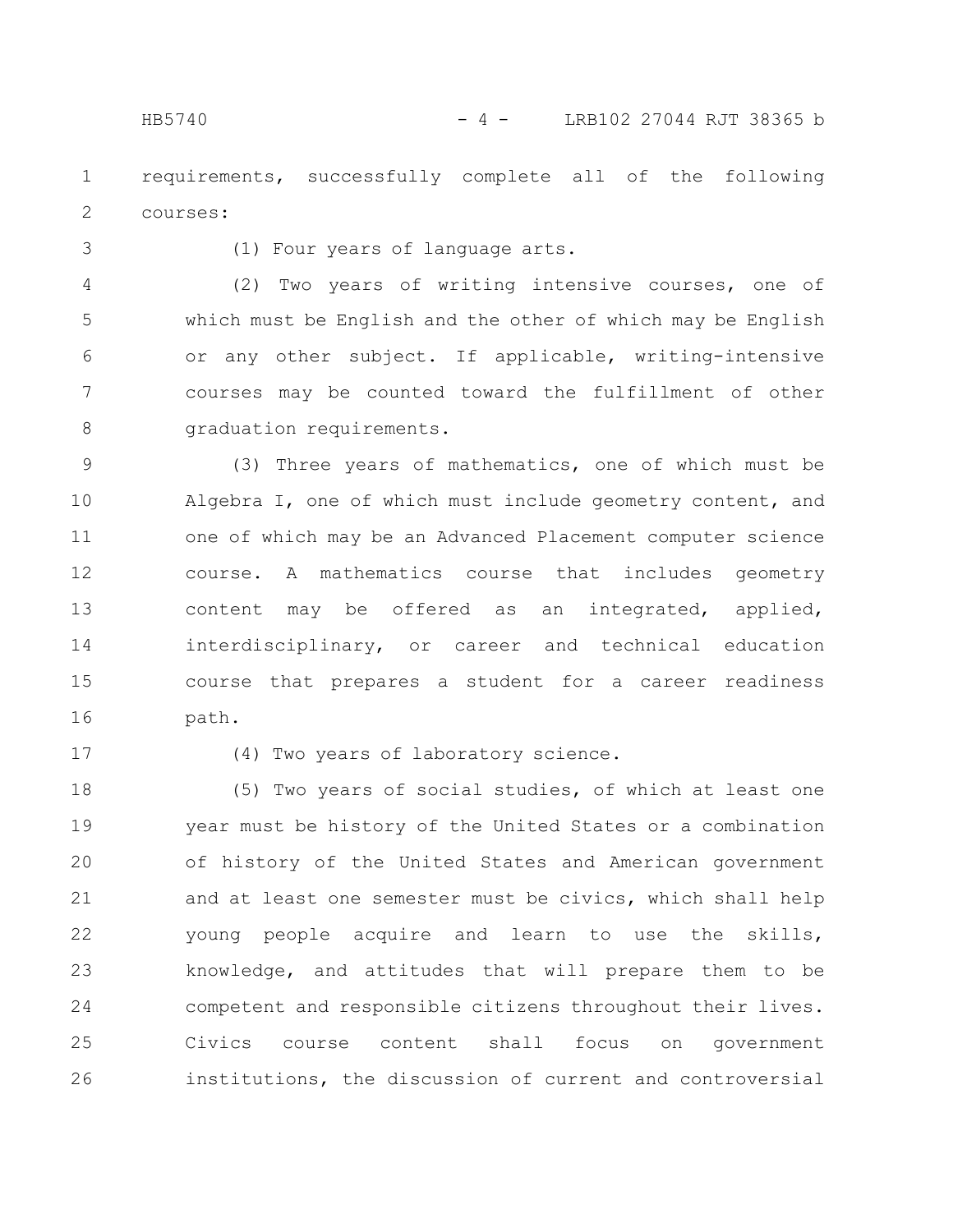issues, service learning, and simulations of the democratic process. School districts may utilize private funding available for the purposes of offering civics education. (6) One year chosen from (A) music, (B) art, (C) foreign language, which shall be deemed to include American Sign Language, or (D) vocational education. (7) One-half year of personal financial literacy, which shall include, but is not limited to, instruction in all of the following: (A) The types of bank accounts offered, opening and managing a bank account, and assessing the quality of a depository institution's services. (B) Balancing a checkbook. (C) The basic principles of money management, such as spending, credit, credit scores, and managing debt, including retail and credit card debt. (D) Completing a loan application. (E) Receiving an inheritance and related implications. (F) The basic principles of personal insurance policies. (G) Computing federal income taxes. (H) Local tax assessments. (I) Computing interest rates by various mechanisms. 1 2 3 4 5 6 7 8 9 10 11 12 13 14 15 16 17 18 19 20 21 22 23 24 25 26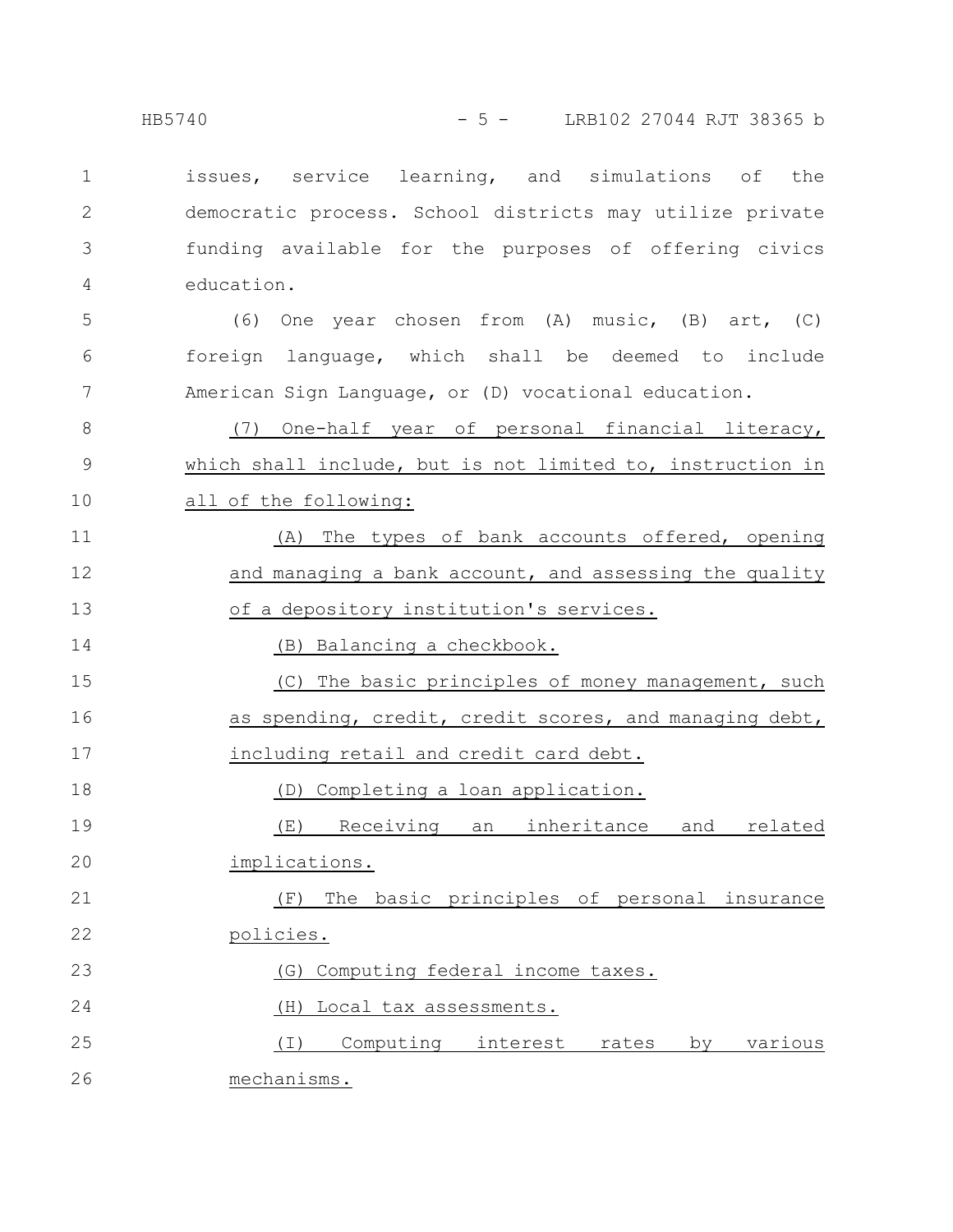1

(J) Simple contracts.

(K) Contesting an incorrect billing statement. (L) Types of savings and investments. (M) State and federal laws concerning finance. 2 3 4

(e-10) Beginning with the 2028-2029 school year, as a prerequisite to receiving a high school diploma, each pupil entering the 9th grade must, in addition to other course requirements, successfully complete 2 years of foreign language courses, which may include American Sign Language. A pupil may choose a third year of foreign language to satisfy the requirement under paragraph (6) of subsection (e-5). 5 6 7 8 9 10 11

(f) The State Board of Education shall develop and inform school districts of standards for writing-intensive coursework. 12 13 14

(f-5) If a school district offers an Advanced Placement computer science course to high school students, then the school board must designate that course as equivalent to a high school mathematics course and must denote on the student's transcript that the Advanced Placement computer science course qualifies as a mathematics-based, quantitative course for students in accordance with subdivision (3) of subsection (e) of this Section. 15 16 17 18 19 20 21 22

(g) This amendatory Act of 1983 does not apply to pupils entering the 9th grade in 1983-1984 school year and prior school years or to students with disabilities whose course of study is determined by an individualized education program. 23 24 25 26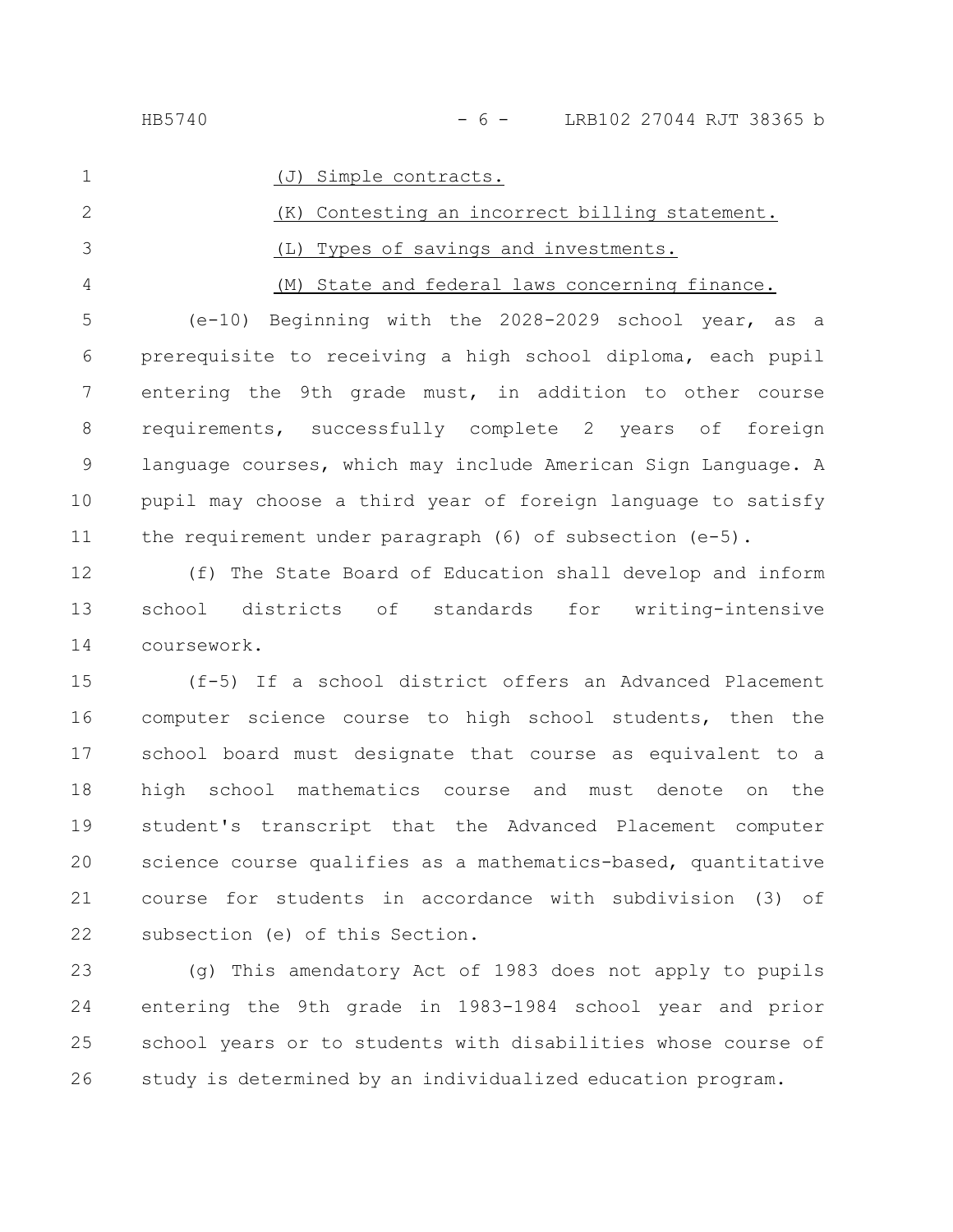This amendatory Act of the 94th General Assembly does not apply to pupils entering the 9th grade in the 2004-2005 school year or a prior school year or to students with disabilities whose course of study is determined by an individualized education program. 1 2 3 4 5

Subsection (e-5) does not apply to pupils entering the 9th grade in the 2023-2024 school year or a prior school year or to students with disabilities whose course of study is determined by an individualized education program. Subsection (e-10) does not apply to pupils entering the 9th grade in the 2027-2028 school year or a prior school year or to students with disabilities whose course of study is determined by an individualized education program. 6 7 8 9 10 11 12 13

(h) The provisions of this Section are subject to the provisions of Section 27-22.05 of this Code and the Postsecondary and Workforce Readiness Act. 14 15 16

(i) The State Board of Education may adopt rules to modify the requirements of this Section for any students enrolled in grades 9 through 12 if the Governor has declared a disaster due to a public health emergency pursuant to Section 7 of the Illinois Emergency Management Agency Act. 17 18 19 20 21

(Source: P.A. 100-443, eff. 8-25-17; 101-464, eff. 1-1-20; 101-643, eff. 6-18-20; 101-654, Article 50, Section 50-5, eff.  $3 - 8 - 21.$ 22 23 24

(Text of Section from P.A. 101-654, Article 60, Section

25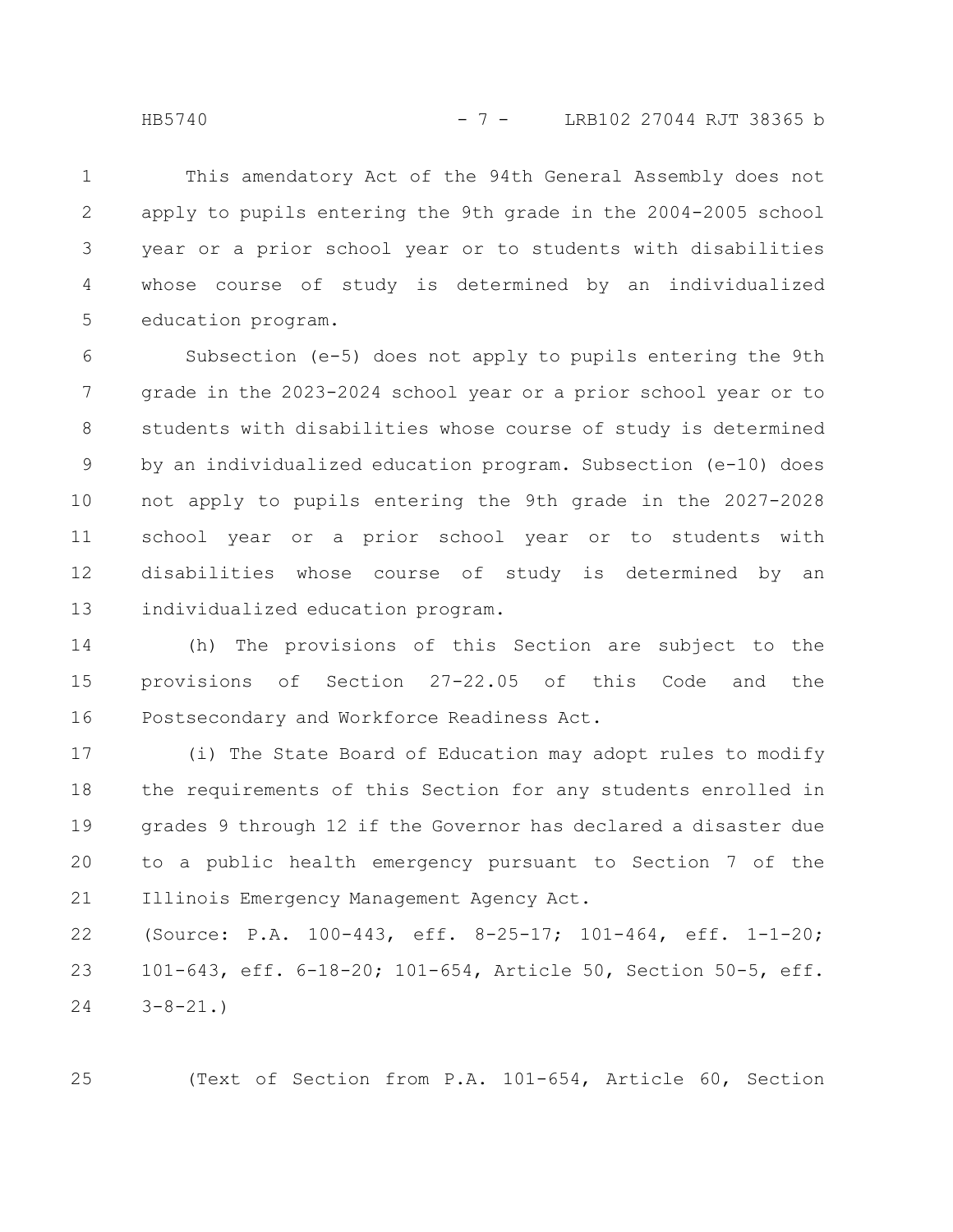| $\mathbf 1$ | $60 - 5)$                                                    |
|-------------|--------------------------------------------------------------|
| 2           | Sec. 27-22. Required high school courses.                    |
| 3           | $(a)$ (Blank).                                               |
| 4           | (Blank).<br>(b)                                              |
| 5           | $(c)$ (Blank).                                               |
| 6           | $(d)$ (Blank).                                               |
| 7           | (e) As a prerequisite to receiving a high school diploma,    |
| 8           | each pupil entering the 9th grade must, in addition to other |
| $\mathsf 9$ | requirements, successfully complete all of<br>the<br>course  |
| 10          | following courses:                                           |
| 11          | (1) Four years of language arts.                             |
| 12          | Two years of writing intensive courses, one of<br>(2)        |
| 13          | which must be English and the other of which may be English  |
| 14          | or any other subject. When applicable, writing-intensive     |
| 15          | courses may be counted towards the fulfillment of other      |
| 16          | graduation requirements.                                     |
| 17          | (3) Three years of mathematics, one of which must be         |
| 18          | Algebra I, one of which must include geometry content, and   |
| 19          | one of which may be an Advanced Placement computer science   |
| 20          | course. A mathematics course that includes geometry          |
| 21          | content may be offered as an integrated, applied,            |
| 22          | interdisciplinary, or career and technical education         |
| 23          | course that prepares a student for a career readiness        |
| 24          | path.                                                        |
|             |                                                              |

(3.5) For pupils entering the 9th grade in the 2022-2023 school year and each school year thereafter, one 25 26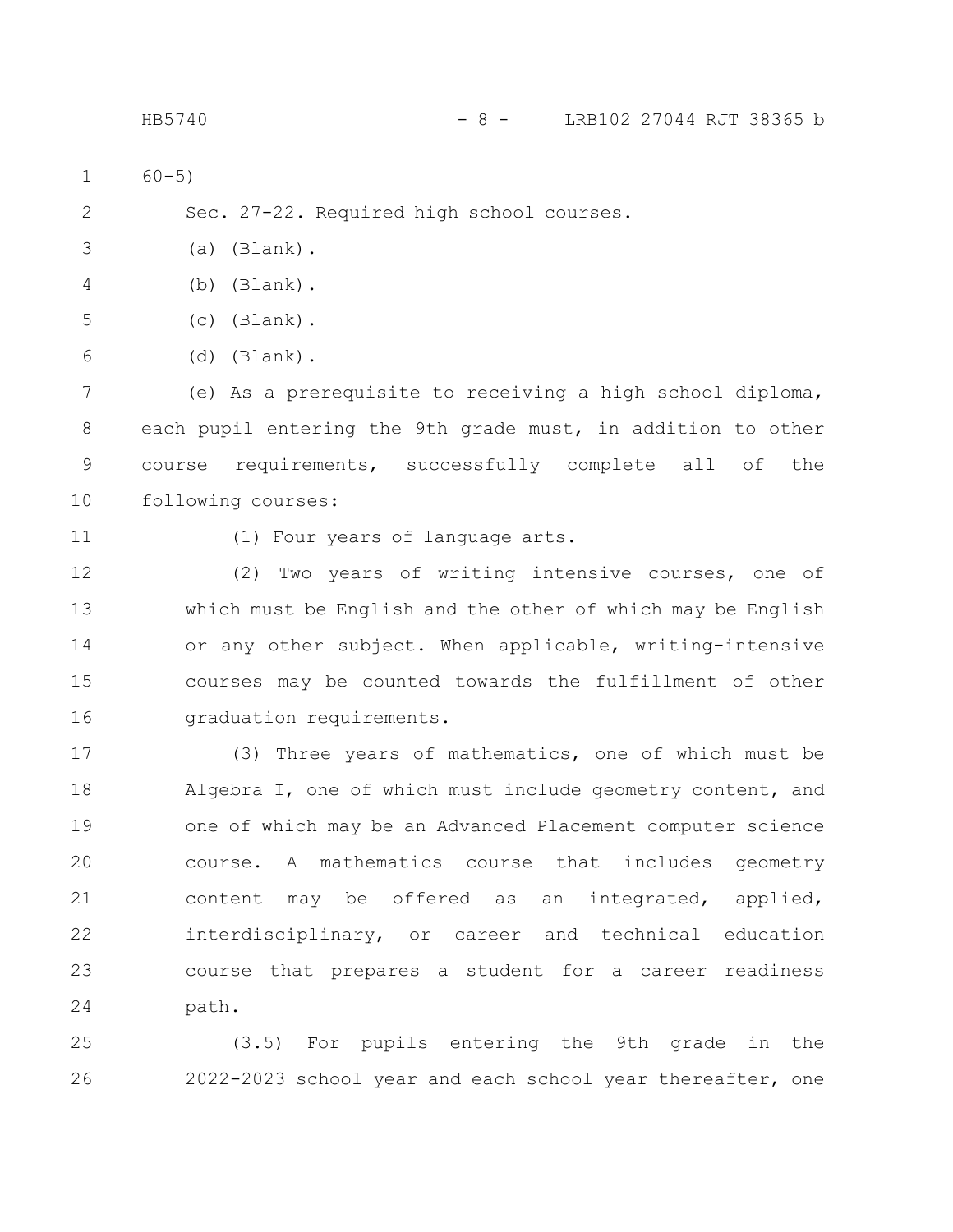year of a course that includes intensive instruction in computer literacy, which may be English, social studies, or any other subject and which may be counted toward the fulfillment of other graduation requirements. 1 2 3 4

5

26

(4) Two years of science.

(5) Two years of social studies, of which at least one year must be history of the United States or a combination of history of the United States and American government and, beginning with pupils entering the 9th grade in the 2016-2017 school year and each school year thereafter, at least one semester must be civics, which shall help young people acquire and learn to use the skills, knowledge, and attitudes that will prepare them to be competent and responsible citizens throughout their lives. Civics course content shall focus on government institutions, the discussion of current and controversial issues, service learning, and simulations of the democratic process. School districts may utilize private funding available for the purposes of offering civics education. 6 7 8 9 10 11 12 13 14 15 16 17 18 19

(6) One year chosen from (A) music, (B) art, (C) foreign language, which shall be deemed to include American Sign Language, or (D) vocational education. 20 21 22

(7) One-half year of personal financial literacy, which shall include, but is not limited to, instruction in all of the following: 23 24 25

(A) The types of bank accounts offered, opening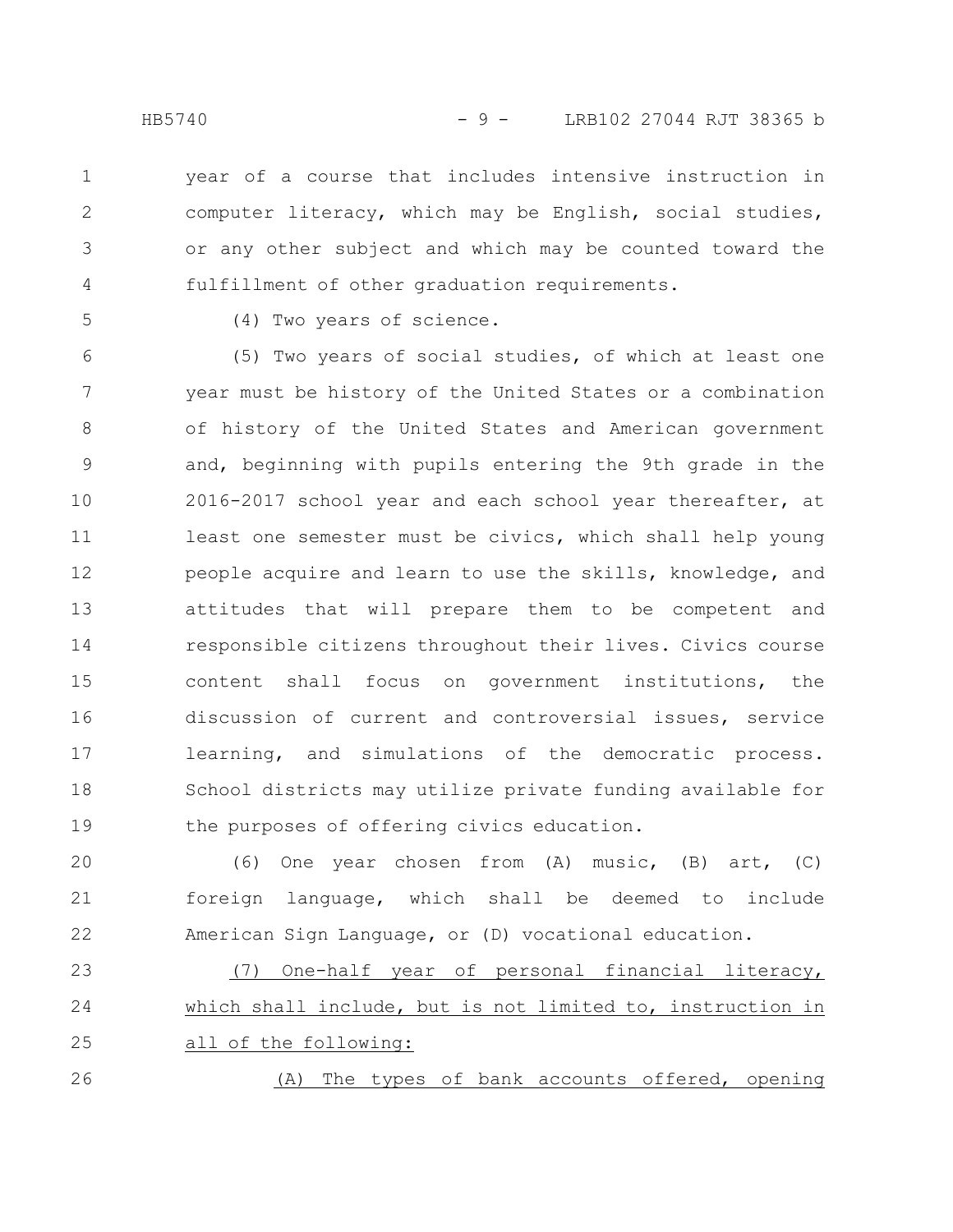#### HB5740 - 10 - LRB102 27044 RJT 38365 b

| 1             | and managing a bank account, and assessing the quality     |
|---------------|------------------------------------------------------------|
| 2             | of a depository institution's services.                    |
| 3             | (B) Balancing a checkbook.                                 |
| 4             | (C) The basic principles of money management, such         |
| 5             | as spending, credit, credit scores, and managing debt,     |
| 6             | including retail and credit card debt.                     |
| 7             | (D) Completing a loan application.                         |
| 8             | (E)<br>Receiving an inheritance and related                |
| $\mathcal{G}$ | implications.                                              |
| 10            | The basic principles of personal insurance<br>(F)          |
| 11            | policies.                                                  |
| 12            | (G) Computing federal income taxes.                        |
| 13            | (H)<br>Local tax assessments.                              |
| 14            | ( I )<br>Computing interest rates<br>various<br>by         |
| 15            | mechanisms.                                                |
| 16            | Simple contracts.<br>(J)                                   |
| 17            | (K) Contesting an incorrect billing statement.             |
| 18            | Types of savings and investments.<br>(L)                   |
| 19            | State and federal laws concerning finance.<br>(M)          |
| 20            | (f) The State Board of Education shall develop and inform  |
| 21            | school<br>districts of standards for writing-intensive     |
| 22            | coursework.                                                |
| 23            | (f-5) If a school district offers an Advanced Placement    |
| 24            | computer science course to high school students, then the  |
|               |                                                            |
| 25            | school board must designate that course as equivalent to a |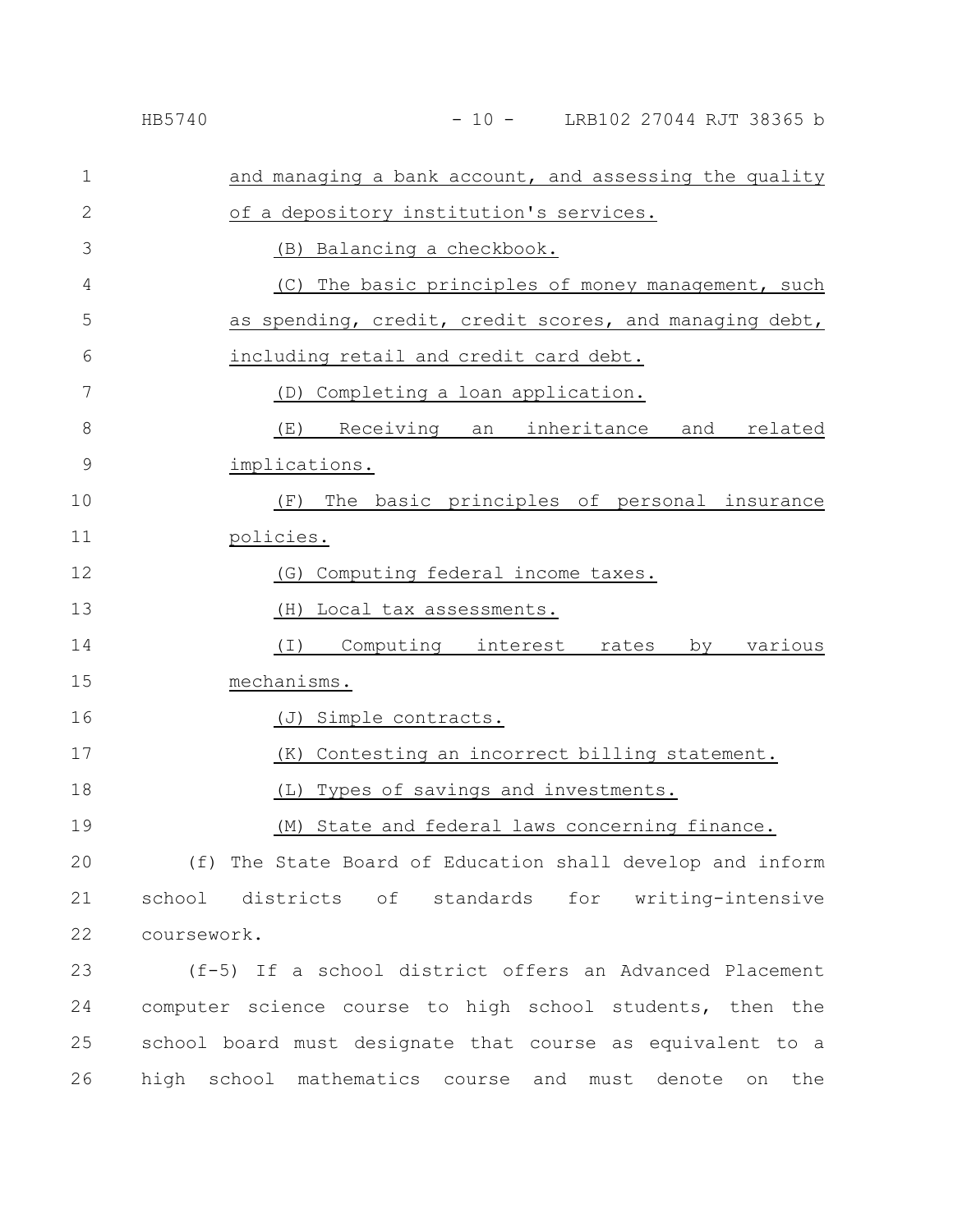student's transcript that the Advanced Placement computer science course qualifies as a mathematics-based, quantitative course for students in accordance with subdivision (3) of subsection (e) of this Section. 1 2 3 4

(g) This amendatory Act of 1983 does not apply to pupils entering the 9th grade in 1983-1984 school year and prior school years or to students with disabilities whose course of study is determined by an individualized education program. 5 6 7 8

This amendatory Act of the 94th General Assembly does not apply to pupils entering the 9th grade in the 2004-2005 school year or a prior school year or to students with disabilities whose course of study is determined by an individualized education program. 9 10 11 12 13

This amendatory Act of the 101st General Assembly does not apply to pupils entering the 9th grade in the 2021-2022 school year or a prior school year or to students with disabilities whose course of study is determined by an individualized education program. 14 15 16 17 18

(h) The provisions of this Section are subject to the provisions of Section 27-22.05 of this Code and the Postsecondary and Workforce Readiness Act. 19 20 21

(i) The State Board of Education may adopt rules to modify the requirements of this Section for any students enrolled in grades 9 through 12 if the Governor has declared a disaster due to a public health emergency pursuant to Section 7 of the Illinois Emergency Management Agency Act. 22 23 24 25 26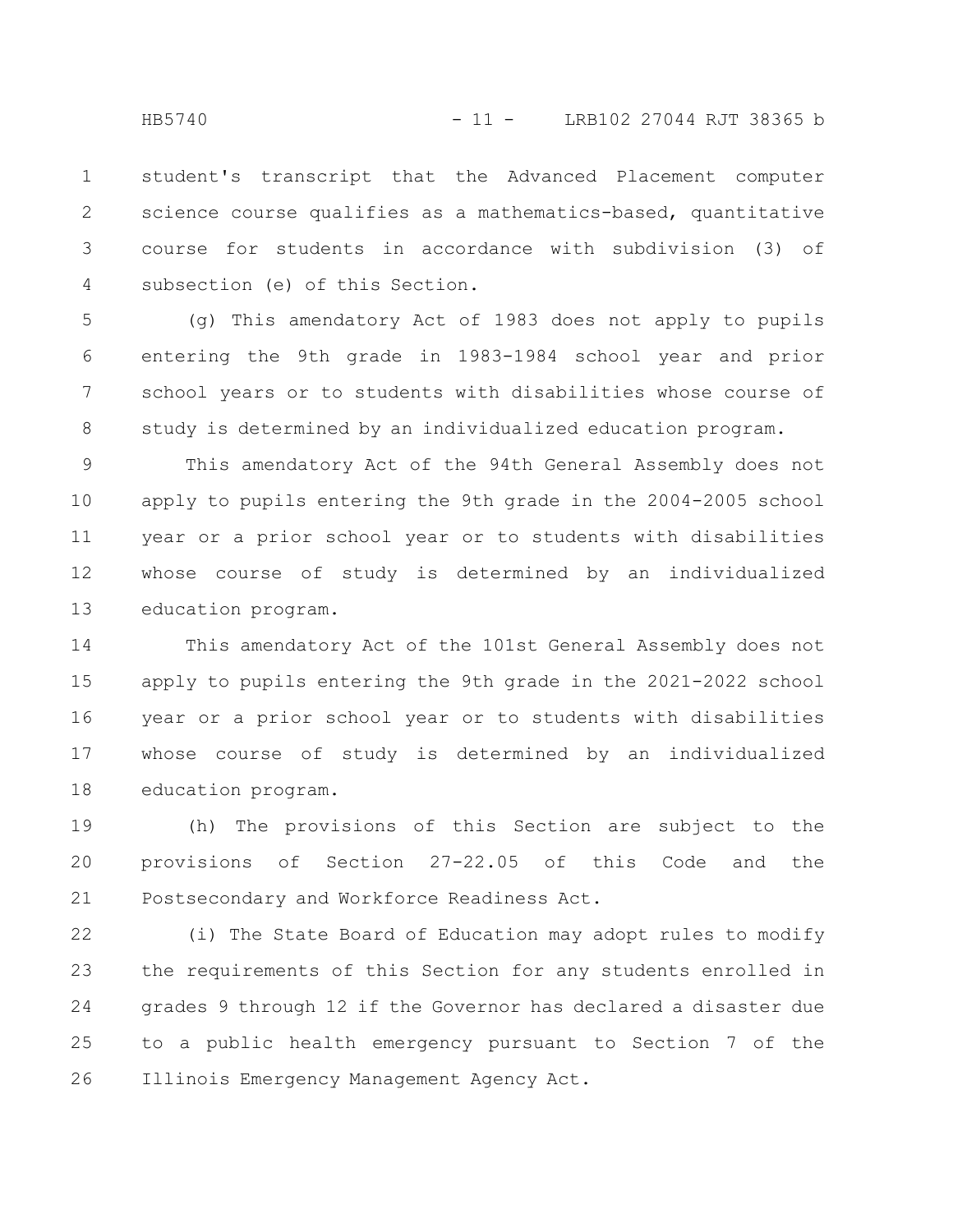(Source: P.A. 100-443, eff. 8-25-17; 101-464, eff. 1-1-20; 101-643, eff. 6-18-20; 101-654, Article 60, Section 60-5, eff.  $3 - 8 - 21.$ (Text of Section from P.A. 102-366) Sec. 27-22. Required high school courses. (a) (Blank). (b) (Blank). (c) (Blank). (d) (Blank). (e) As a prerequisite to receiving a high school diploma, each pupil entering the 9th grade must, in addition to other course requirements, successfully complete all of the following courses: (1) Four years of language arts. (2) Two years of writing intensive courses, one of which must be English and the other of which may be English or any other subject. When applicable, writing-intensive courses may be counted towards the fulfillment of other graduation requirements. (3) Three years of mathematics, one of which must be Algebra I, one of which must include geometry content, and one of which may be an Advanced Placement computer science course. A mathematics course that includes geometry content may be offered as an integrated, applied, interdisciplinary, or career and technical education 1 2 3 4 5 6 7 8 9 10 11 12 13 14 15 16 17 18 19 20 21 22 23 24 25 HB5740 - 12 - LRB102 27044 RJT 38365 b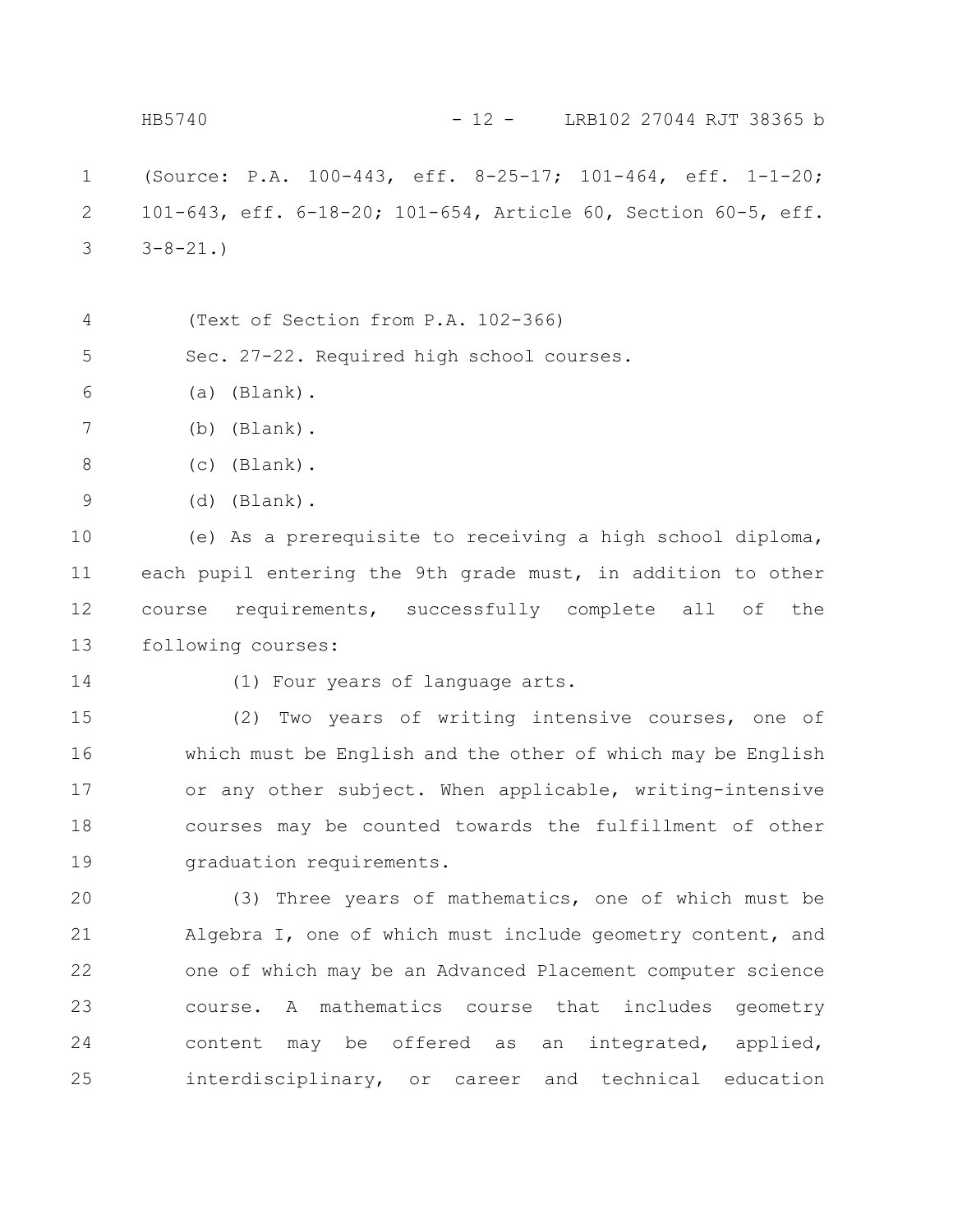course that prepares a student for a career readiness path. 1 2

3

(4) Two years of science.

(5) Two years of social studies, of which at least one year must be history of the United States or a combination of history of the United States and American government and, beginning with pupils entering the 9th grade in the 2016-2017 school year and each school year thereafter, at least one semester must be civics, which shall help young people acquire and learn to use the skills, knowledge, and attitudes that will prepare them to be competent and responsible citizens throughout their lives. Civics course content shall focus on government institutions, the discussion of current and controversial issues, service learning, and simulations of the democratic process. School districts may utilize private funding available for the purposes of offering civics education. Beginning with pupils entering the 9th grade in the 2021-2022 school year and each school year thereafter, one semester, or part of one semester, may include a financial literacy course. 4 5 6 7 8 9 10 11 12 13 14 15 16 17 18 19 20

(6) One year chosen from (A) music, (B) art, (C) foreign language, which shall be deemed to include American Sign Language, or (D) vocational education. 21 22 23

(7) One-half year of personal financial literacy, which shall include, but is not limited to, instruction in all of the following: 24 25 26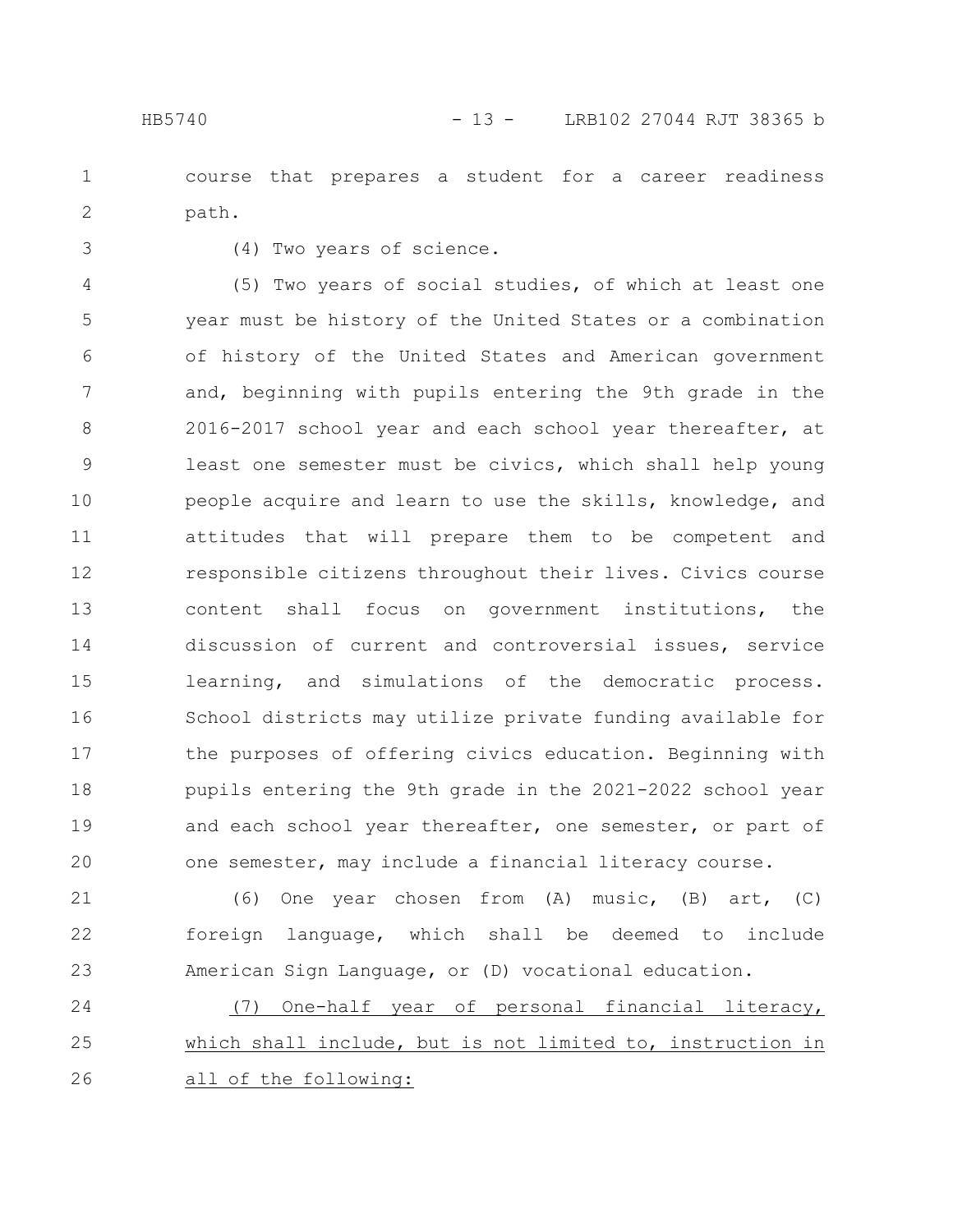| $\mathbf 1$ | The types of bank accounts offered, opening<br>(A)        |
|-------------|-----------------------------------------------------------|
| 2           | and managing a bank account, and assessing the quality    |
| 3           | of a depository institution's services.                   |
| 4           | (B) Balancing a checkbook.                                |
| 5           | (C) The basic principles of money management, such        |
| 6           | as spending, credit, credit scores, and managing debt,    |
| 7           | including retail and credit card debt.                    |
| 8           | (D) Completing a loan application.                        |
| $\mathsf 9$ | Receiving an inheritance and related<br>(E)               |
| 10          | implications.                                             |
| 11          | The basic principles of personal insurance<br>(F)         |
| 12          | policies.                                                 |
| 13          | Computing federal income taxes.<br>(G)                    |
| 14          | Local tax assessments.<br>(H)                             |
| 15          | Computing interest rates<br>various<br>(I)<br>by          |
| 16          | mechanisms.                                               |
| 17          | (J) Simple contracts.                                     |
| 18          | Contesting an incorrect billing statement.<br>(K)         |
| 19          | Types of savings and investments.<br>(L)                  |
| 20          | (M) State and federal laws concerning finance.            |
| 21          | (f) The State Board of Education shall develop and inform |
| 22          | for writing-intensive<br>school districts of standards    |
| 23          | coursework.                                               |
| 24          | (f-5) If a school district offers an Advanced Placement   |

25 computer science course to high school students, then the school board must designate that course as equivalent to a 26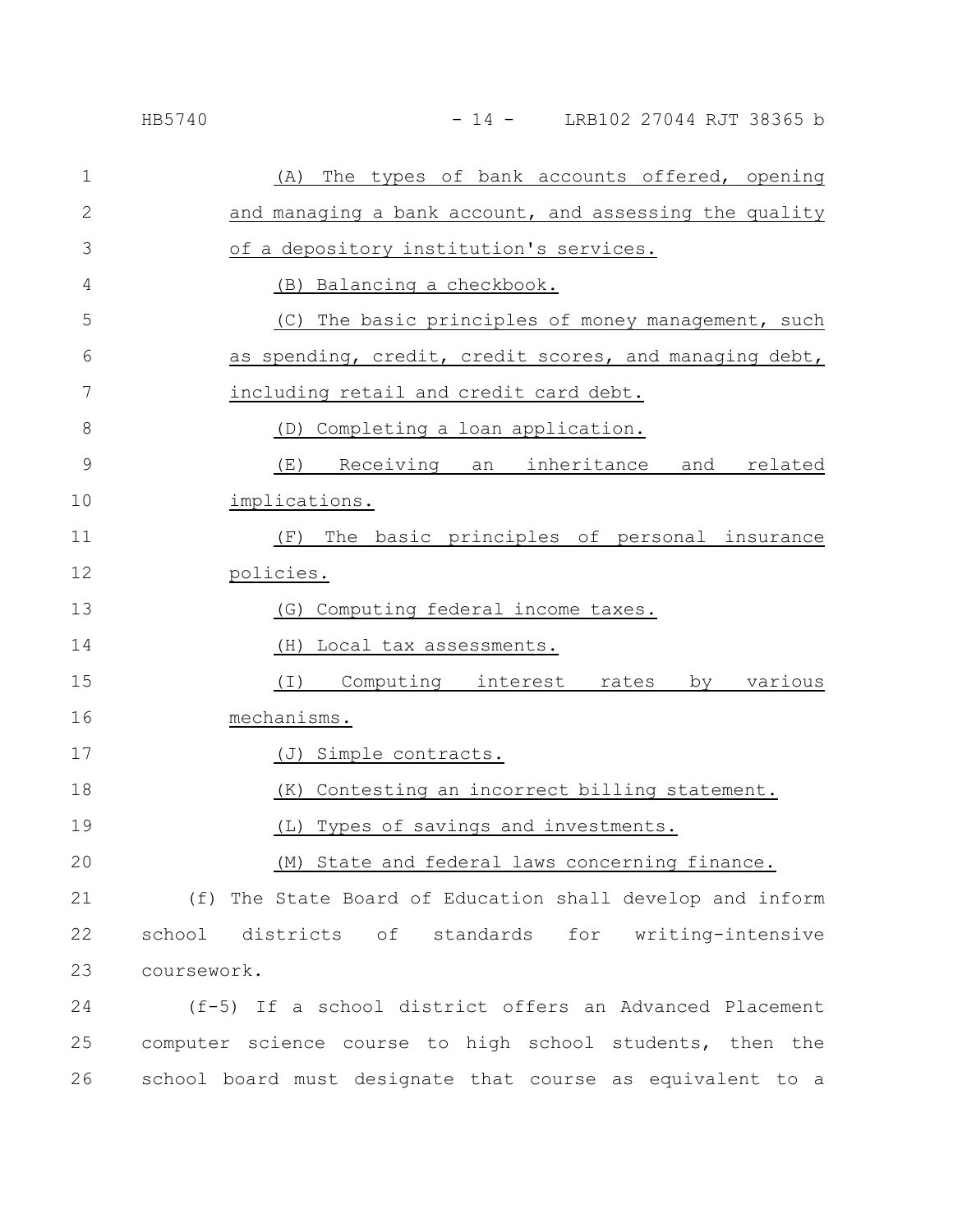high school mathematics course and must denote on the student's transcript that the Advanced Placement computer science course qualifies as a mathematics-based, quantitative course for students in accordance with subdivision (3) of subsection (e) of this Section. 1 2 3 4 5

(g) This amendatory Act of 1983 does not apply to pupils entering the 9th grade in 1983-1984 school year and prior school years or to students with disabilities whose course of study is determined by an individualized education program. 6 7 8 9

This amendatory Act of the 94th General Assembly does not apply to pupils entering the 9th grade in the 2004-2005 school year or a prior school year or to students with disabilities whose course of study is determined by an individualized education program. 10 11 12 13 14

(h) The provisions of this Section are subject to the provisions of Section 27-22.05 of this Code and the Postsecondary and Workforce Readiness Act. 15 16 17

(i) The State Board of Education may adopt rules to modify the requirements of this Section for any students enrolled in grades 9 through 12 if the Governor has declared a disaster due to a public health emergency pursuant to Section 7 of the Illinois Emergency Management Agency Act. 18 19 20 21 22

(Source: P.A. 101-464, eff. 1-1-20; 101-643, eff. 6-18-20; 102-366, eff. 8-13-21.) 23 24

(Text of Section from P.A. 102-551) 25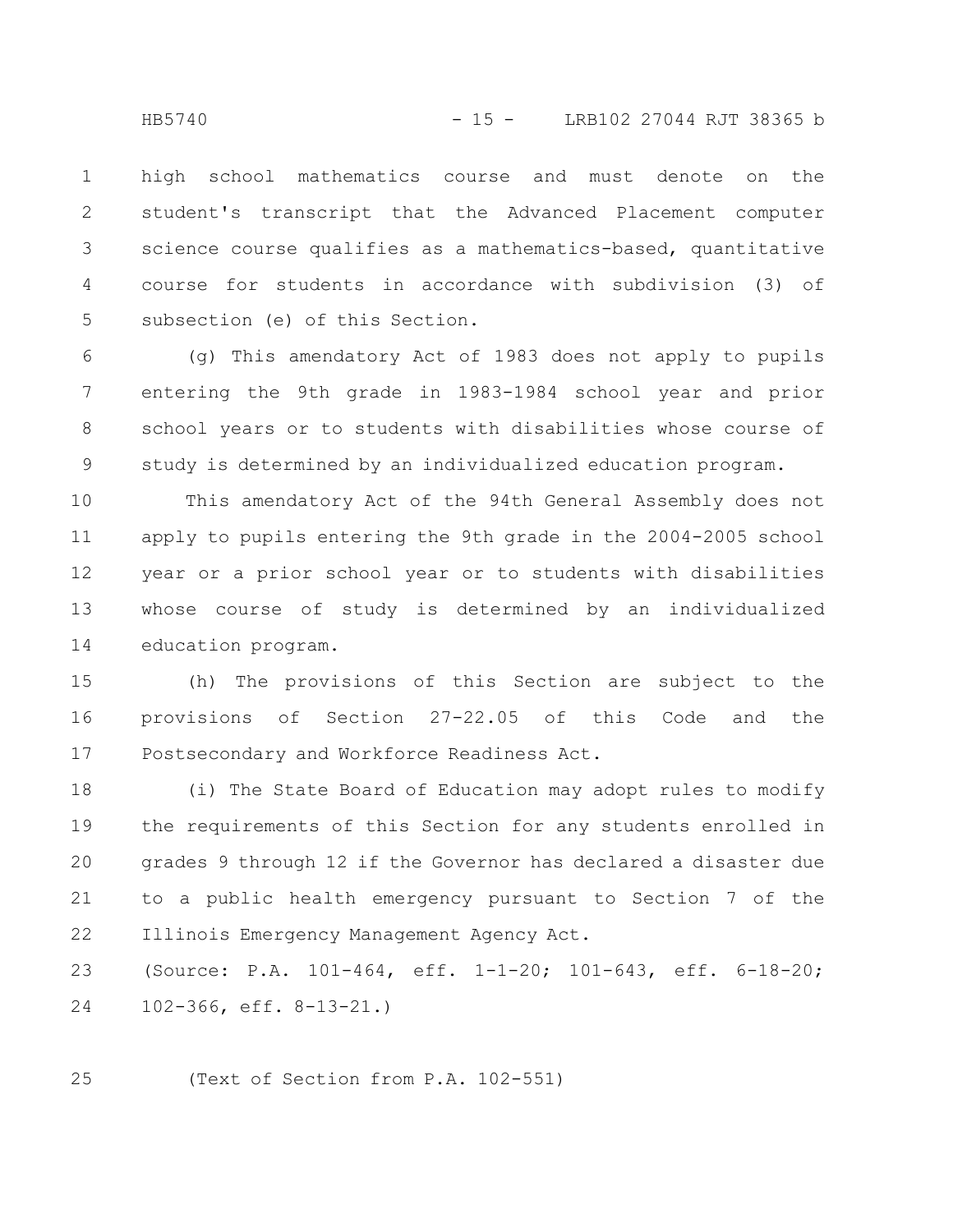HB5740 - 16 - LRB102 27044 RJT 38365 b

Sec. 27-22. Required high school courses. 1

(a) (Blank). 2

- (b) (Blank). 3
- (c) (Blank). 4
- (d) (Blank). 5

(e) As a prerequisite to receiving a high school diploma, each pupil entering the 9th grade must, in addition to other course requirements, successfully complete all of the following courses: 6 7 8 9

10

(1) Four years of language arts.

(2) Two years of writing intensive courses, one of which must be English and the other of which may be English or any other subject. When applicable, writing-intensive courses may be counted towards the fulfillment of other graduation requirements. 11 12 13 14 15

(3) Three years of mathematics, one of which must be Algebra I, one of which must include geometry content, and one of which may be an Advanced Placement computer science course. A mathematics course that includes geometry content may be offered as an integrated, applied, interdisciplinary, or career and technical education course that prepares a student for a career readiness path. 16 17 18 19 20 21 22 23

24

(4) Two years of science.

(5) Two years of social studies, of which at least one year must be history of the United States or a combination 25 26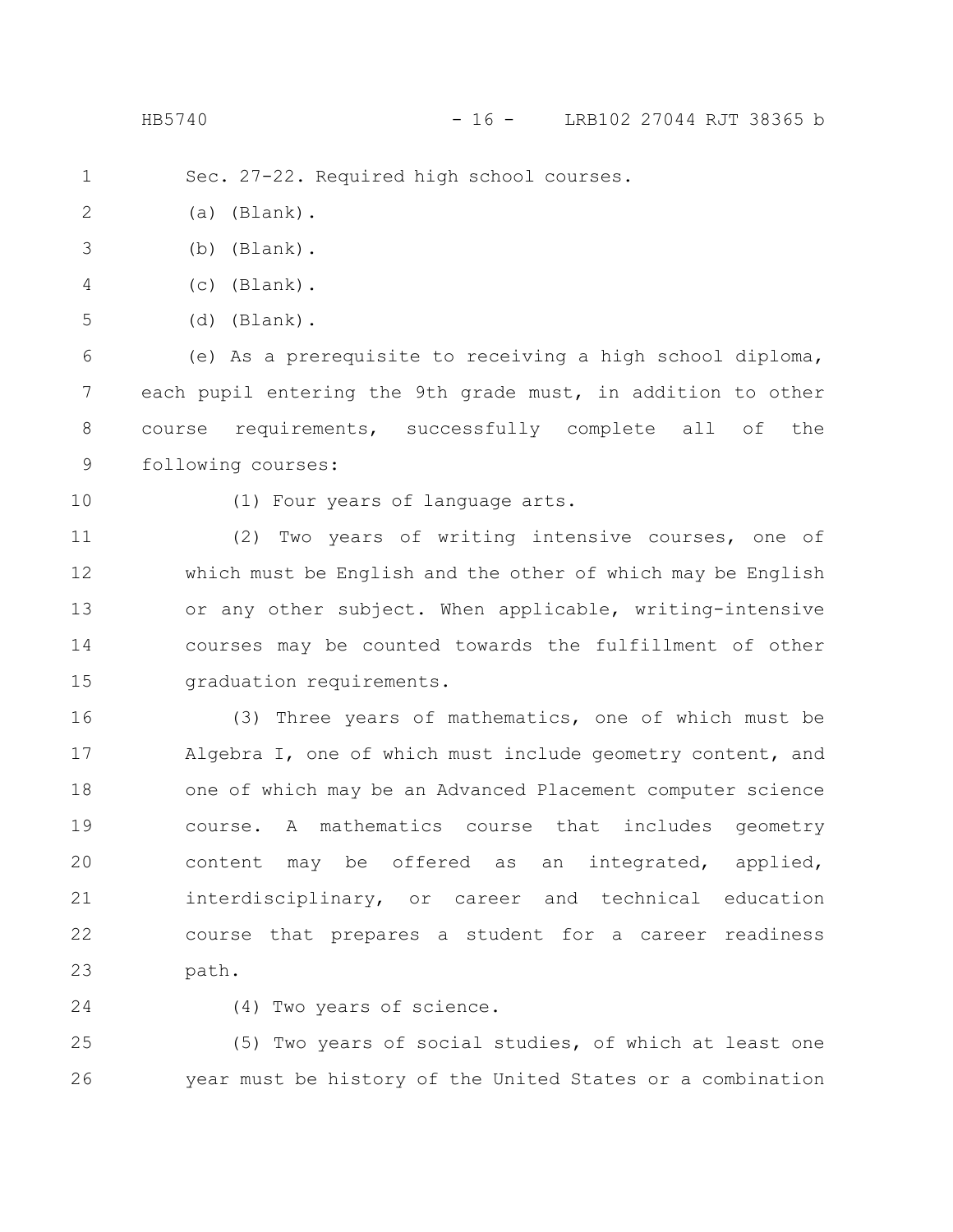of history of the United States and American government and, beginning with pupils entering the 9th grade in the 2016-2017 school year and each school year thereafter, at least one semester must be civics, which shall help young people acquire and learn to use the skills, knowledge, and attitudes that will prepare them to be competent and responsible citizens throughout their lives. Civics course content shall focus on government institutions, the discussion of current and controversial issues, service learning, and simulations of the democratic process. School districts may utilize private funding available for the purposes of offering civics education. 1 2 3 4 5 6 7 8 9 10 11 12

(6) One year chosen from (A) music, (B) art, (C) foreign language, which shall be deemed to include American Sign Language, (D) vocational education, or (E) forensic speech (speech and debate). A forensic speech course used to satisfy the course requirement under subdivision (1) may not be used to satisfy the course requirement under this subdivision (6). 13 14 15 16 17 18 19

(7) One-half year of personal financial literacy, which shall include, but is not limited to, instruction in all of the following: 20 21 22

(A) The types of bank accounts offered, opening and managing a bank account, and assessing the quality of a depository institution's services. (B) Balancing a checkbook. 23 24 25 26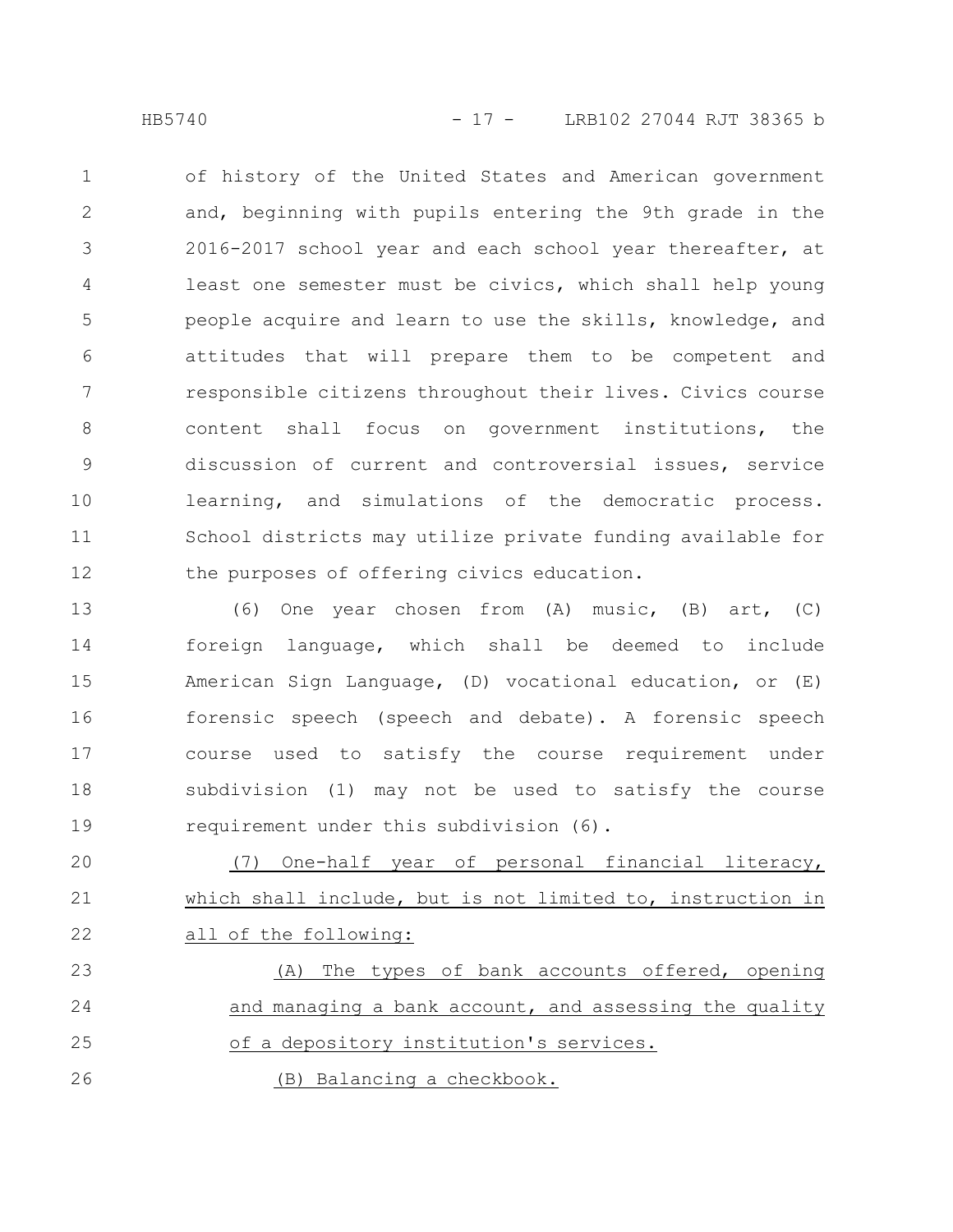| $\mathbf 1$   | (C) The basic principles of money management, such           |
|---------------|--------------------------------------------------------------|
| 2             | as spending, credit, credit scores, and managing debt,       |
| 3             | including retail and credit card debt.                       |
| 4             | (D) Completing a loan application.                           |
| 5             | Receiving<br>an inheritance and<br>related<br>(E)            |
| 6             | implications.                                                |
| 7             | The basic principles of personal insurance<br>(F)            |
| 8             | policies.                                                    |
| $\mathcal{G}$ | Computing federal income taxes.<br>(G)                       |
| 10            | Local tax assessments.<br>(H)                                |
| 11            | (I) Computing interest rates by various                      |
| 12            | mechanisms.                                                  |
| 13            | Simple contracts.<br>(J)                                     |
| 14            | Contesting an incorrect billing statement.<br>(K)            |
| 15            | Types of savings and investments.<br>(L)                     |
| 16            | State and federal laws concerning finance.<br>(M)            |
| 17            | The State Board of Education shall develop and inform<br>(f) |
| 18            | districts of<br>standards for writing-intensive<br>school    |
| 19            | coursework.                                                  |

(f-5) If a school district offers an Advanced Placement computer science course to high school students, then the school board must designate that course as equivalent to a high school mathematics course and must denote on the student's transcript that the Advanced Placement computer science course qualifies as a mathematics-based, quantitative course for students in accordance with subdivision (3) of 20 21 22 23 24 25 26